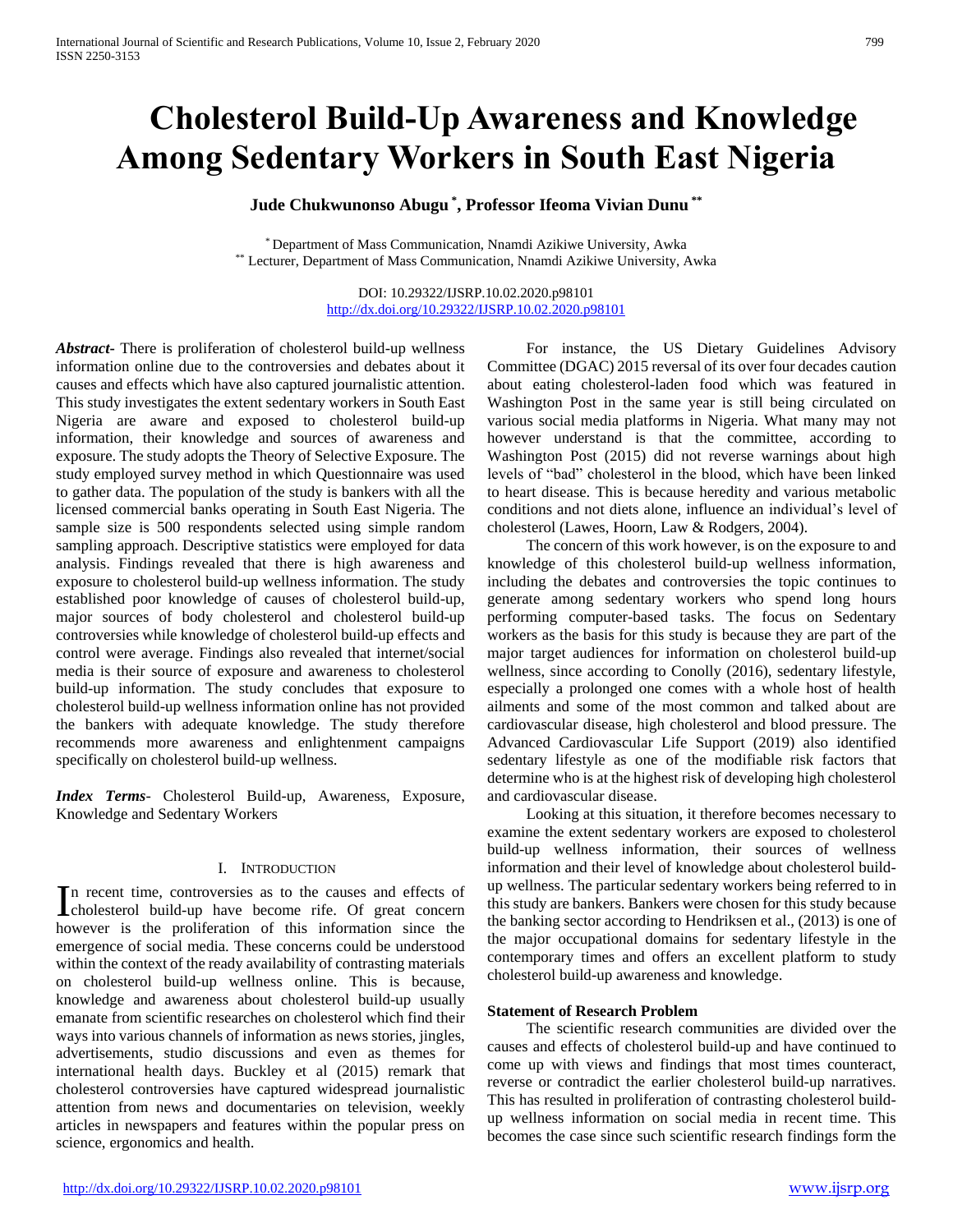basis for health communication campaigns. However, in the midst of all these debates and controversies over causes and effects of cholesterol build-up globally, it is not yet well established in the literature the level of exposure to cholesterol build-up wellness information and knowledge about cholesterol build-up among sedentary workers in Nigeria who are part of the main target audiences for such wellness information. This research therefore interrogated the extent of sedentary workers' exposure to cholesterol build-up wellness information, their level of knowledge and source of awareness.

## **Objectives of the Study**

 Within the context of the broad objective, the researchers aim to achieve the following specific objectives:

- i. To find out the extent of exposure and awareness of cholesterol build-up wellness information among bankers in South East Nigeria
- ii. To find out the South East bankers' sources of awareness and form of exposure to cholesterol build-up information
- iii. To ascertain the extent of knowledge about cholesterol build-up among bankers in South East Nigeria

## II. REVIEW OF LITERATURE

## **Cholesterol Build-up Awareness and Knowledge**

 In the present study, awareness can be said to mean sedentary workers' consciousness about cholesterol build-up. This consciousness arises as a result of their exposure and attention to cholesterol messages in the mass media, the internet, books and consultations with health and medical professionals etc. This is because according to Neubig (2013), high cholesterol does not produce symptoms, so most people are unaware if their cholesterol numbers are high, unless they are screened for heart disease risk through a blood test called a "lipoprotein profile" to measure total cholesterol, LDL (bad) cholesterol, HDL (good) cholesterol, and triglycerides. Cholesterol build-up awareness therefore entails consciousness of one's body cholesterol level which translates to making healthy food choices and engaging in healthy behaviours.

 Cholesterol build-up awareness usually stems from scientific researches on cholesterol which find their ways into various channels of information as news stories, jingles, advertisements, studio discussions and even as themes for international health days. This explains why Neubig (2013) remarks that scientific research leads to the identification of risk factors for disease and is the basis for messages in health communication campaigns. However, there is limited literature on cholesterol build-up awareness and there are also few campaigns only about cholesterol. Most campaigns related to cholesterol focus on diet and combination of other chronic disease (Neubig, 2013). An example is the 'California 5 a Day for Better Health!' Campaign in the United State, which promoted increased fruit and vegetable consumption (Forester & Hudes, 1994 cited in Neubig, 2013).

 Others include 2010 Eat for Goal! campaign of the World Heart Federation in partnership with UEFA and Go Red For Women campaign which was World Heart Federation and American Heart Association's response to the alarming reality that most people are unaware that cardiovascular disease (CVD) is the number one killer of women worldwide (World Heart Federation, 2010).

 Some of the few previous awareness campaigns focusing only on cholesterol include "Know Your Cholesterol" Campaign in Pawtucket, Rhode Island (Lefbvre, 1986 cited in Neubig, 2013). This was a two-month cholesterol education campaign launched to encourage citizens to "know their cholesterol" levels by attending screening, counselling, and referral events. These events featured dietary fat and cholesterol assessments, finger stick procedures, and dietary counselling by trained volunteers (Neubig, 2013). Similar cholesterol related awareness campaigns are also conducted in Nigeria by healthcare professionals and manufacturers of cholesterol containing products in hospitals, schools, workplaces and marketplaces especially during health seminars, workshops and international health days. For instance, the Nigerian Heart Foundation organizes a health walk and a road show with music and dancers offering free health screenings for staff of the Nigerian Union of Road Transport Workers (NURTW) and market men and women (World Heart Federation, 2010).

 Although cholesterol occasionally appears in mass media news and programmes, awareness and knowledge about cholesterol buildup seem to be created largely through products' advertisements and disease awareness advertisements. This is because manufacturers of products that contain cholesterol such as vegetable oils are mandated to specify cholesterol compositions of their products (see NAFDAC's Fats and Oils Regulations, 2005; Codex Guidelines, 1993). As a result, there have been rampant use of the slogans 'cholesterol free', 'low cholesterol', 'No cholesterol', 'heart friendly', and 'heart healthy' in products' labels and advertisements like vegetable oils and dairy products. Okpuzor et al., (2009) affirm that due to increasing awareness on health implications of high cholesterol in our diets, most people now prefer buying cholesterol free vegetable oils. Similarly Cinnamon (2009) adds that heart healthy food products aimed at ameliorating high cholesterol have exploded in popularity in recent years and include myriad of products known as "functional foods".

 Disease Awareness Advertising (DAA) on the other hand, occurs when pharmaceutical companies or other organizations (including the government and non-profit organizations) promote diseases or conditions, rather than named treatments (ANZTPA, 2005). Although this kind of advertisements have been criticized for providing unbalanced information or exaggerating the prevalence or severity of a condition which may cause consumer anxiety (Mintzes, 2006; Hall and Jones, 2007; Hall, 2008), it is still widely used in creating awareness about cholesterol buildup in the western countries like the US, Canada, New Zealand and Australia. For instance in 2008 Pfizer in conjunction with the Australian Atherosclerosis Society, through its Familial Hypercholesterolaemia Sub-Committee, which was established to help people with inherited cholesterol disorders launched a National Cholesterol Awareness Campaign, including television and newspaper advertisements and a website (Hall, 2008).

 Furthermore, cholesterol build-up awareness and knowledge have been influenced by the debate and controversy the topic has generated over the years. This is because the story of cholesterol, according to Gabriano (2011) has continued to be a controversial component of modern medical history. The scientific literature on cholesterol build-up or high cholesterol is often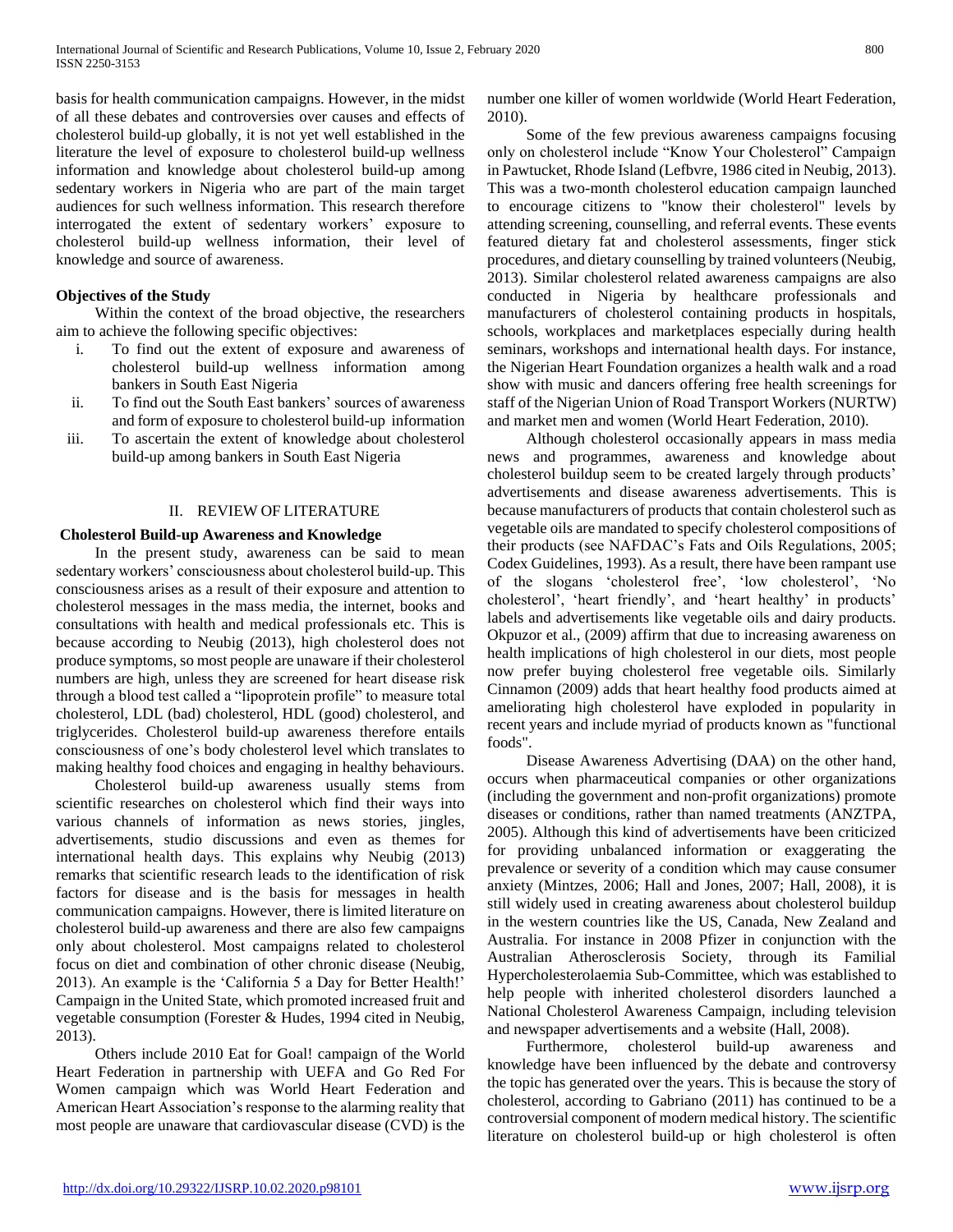saturated with findings that most times contradict, counteract, dispute or reverse the already existing notions and narratives about cholesterol. A situation that leads to what Hall (2008) refers to as high levels of confusion in cholesterol awareness campaigns. For instance, Colpo (2005) in his work, 'LDL Cholesterol: "Bad Cholesterol" or 'Bad Science' argues that the concept that low density lipoprotein (LDL) is "bad cholesterol" is a simplistic and scientifically untenable hypothesis, being aggressively promoted for reasons other than public health. He further says;

 When confronted with nonsupportive evidence, the anticholesterol mainstream typically engages a two-pronged strategy. First, it simply ignores contradictory evidence. Second, it simultaneously seeks out supportive evidence, no matter how flimsy, and then embarks on an aggressive propaganda campaign to educate as many people as possible about it. The end result is that the public receives a distorted picture of the existing evidence (Coplo, 2005: 86).

 These outcomes according to Buckley et al., (2015) have captured widespread journalistic attention from news and documentaries on television, weekly articles in newspapers, and features within the popular press on science, ergonomics and health. For instance, in 2015 Washington Post reported on the America's Dietary Advisory Committee recommendation that cholesterol is no longer considered a nutrient of concern for overconsumption thus:

 The nation's top nutrition advisory panel has decided to drop its caution about eating cholesterol-laden food, a move that could undo almost 40 years of government warnings about its consumption. The group's finding that cholesterol in the diet need no longer be considered a "nutrient of concern" stands in contrast to the committee's findings five years ago, the last time it convened. During those proceedings, as in previous years, the panel deemed the issue of excess cholesterol in the American diet a public health concern (Washington Post, 2015).

 The paper further reports that; "The finding follows an evolution of thinking among many nutritionists who now believe that, for healthy adults, eating foods high in cholesterol may not significantly affect the level of cholesterol in the blood or increase the risk of heart disease" (Washington Post, 2015).

 Also, in 2013, a two part documentary on ABC's popular science show, 'Catalyst' titled 'The Heart of the Matter' caused a storm of outrage from medical experts (ABC Media Watch, 2013).

 In its account of the documentary which focused on cholesterol, the Media Watch wrote:

 In its recent two-part documentary, The Heart of the Matter, which pulled in a huge audience of almost 1.5 million people per episode, reporter Maryanne Demasi suggested that high cholesterol does NOT cause heart disease and most people are wasting their time taking cholesterol-reducing drugs called statins. She also suggested we've been conned by pharmaceutical companies so they can make billions of dollars in profits (ABC Media Watch, 2013).

 These are just few instances of how confusing and controversial cholesterol build-up as a bodily occurrence has become in both the scientific research community and in the media too. Washington Post's Peter Worisky laments over the situation thus, "after more than a century of scientific inquiry (on cholesterol), yet even today scientists are divided" (Washington Post, 2015).

 These disagreements, debates and controversies within the scientific research community affect cholesterol build-up awareness efforts as the public receive barrage of contradictory cholesterol health information from the media. This affects their level of awareness, knowledge and attitude toward cholesterol. The World Health Organization (1993) warns that conditions promoting unhealthy lifestyle practices by individuals include lack of adequate health knowledge and acquisition of misinformation about health matters.

# **Empirical Review**

 Studies have been conducted on Knowledge, Awareness and Attitude to cholesterol related health risks such as CVDs but not much has been done on wellness information and cholesterol build-up awareness. Also most of these studies come from fields other than health communication like Medical/Health Sciences, Nutrition science, Health and Physical Education.

 For instance, Anyasor, Adetunji, Ibrahim, and Adekunle (2015) assessed the plasma cholesterol level and consumer awareness of recommended dietary cholesterol allowance in an academic environment by randomly distributing a total of 100 structured questionnaires within Babcock University community, Ilishan Remo, Ogun State, Nigeria. Out of Ninety seven (97) completed questionnaires, the results showed that 53(54.6%), 75(77.3%) and 74(76.3%) of the females, nonvegetarians and respondents in sciences, respectively had previous knowledge of the term "dietary cholesterol". Females 34(35.1%), non-vegetarians 48(49.5%) and respondents in sciences 50(51.5%), respectively were aware of the negative effect of excess dietary cholesterol consumption. In addition, 35(36.1%), 64(66%) and 40(41.2%) of females, non- vegetarians and respondents in sciences consumed poultry eggs at least once a week. Males 35(36.1%), females 35(36.1%), nonvegetarians 54(55.7%) and respondents in sciences 61(62.9%) had never checked their blood cholesterol level. Males 31(32%), nonvegetarian 47(48.5%) and respondents in sciences 40(42.2%) were not aware of the recommended dietary cholesterol allowance and they ate fried foods and confectionaries sometimes. Thus, the investigation indicated an inadequate level of awareness and practice of the recommended dietary cholesterol allowance among the educated.

 Neubig (2013) study is also significant and equally related to this current study but like Anyasor, Adetunji, Ibrahim, and Adekunle (2015) study above, it did not look into the respondents' level of exposure to cholesterol wellness information and their sources of awareness and exposure. The study sought to know (1) the familiarity level about preventive cholesterol screening among men and women 25 to 44 years of age? (2) What high cholesterol mean to this group of men and women? (3) Do men and women within this age group know the factors that cause high cholesterol? (4) Their knowledge level about cholesterol levels and prevention behaviors? (5) The risks, barriers and advantages that this group associates with preventive cholesterol screenings? Using in-depth interviews and focus groups, study participants were recruited from local churches and from various departments within the University of Florida. Analysis of the transcribed discourse revealed four emergent themes: reasonable knowledge of cholesterol, factors influencing cholesterol, no communication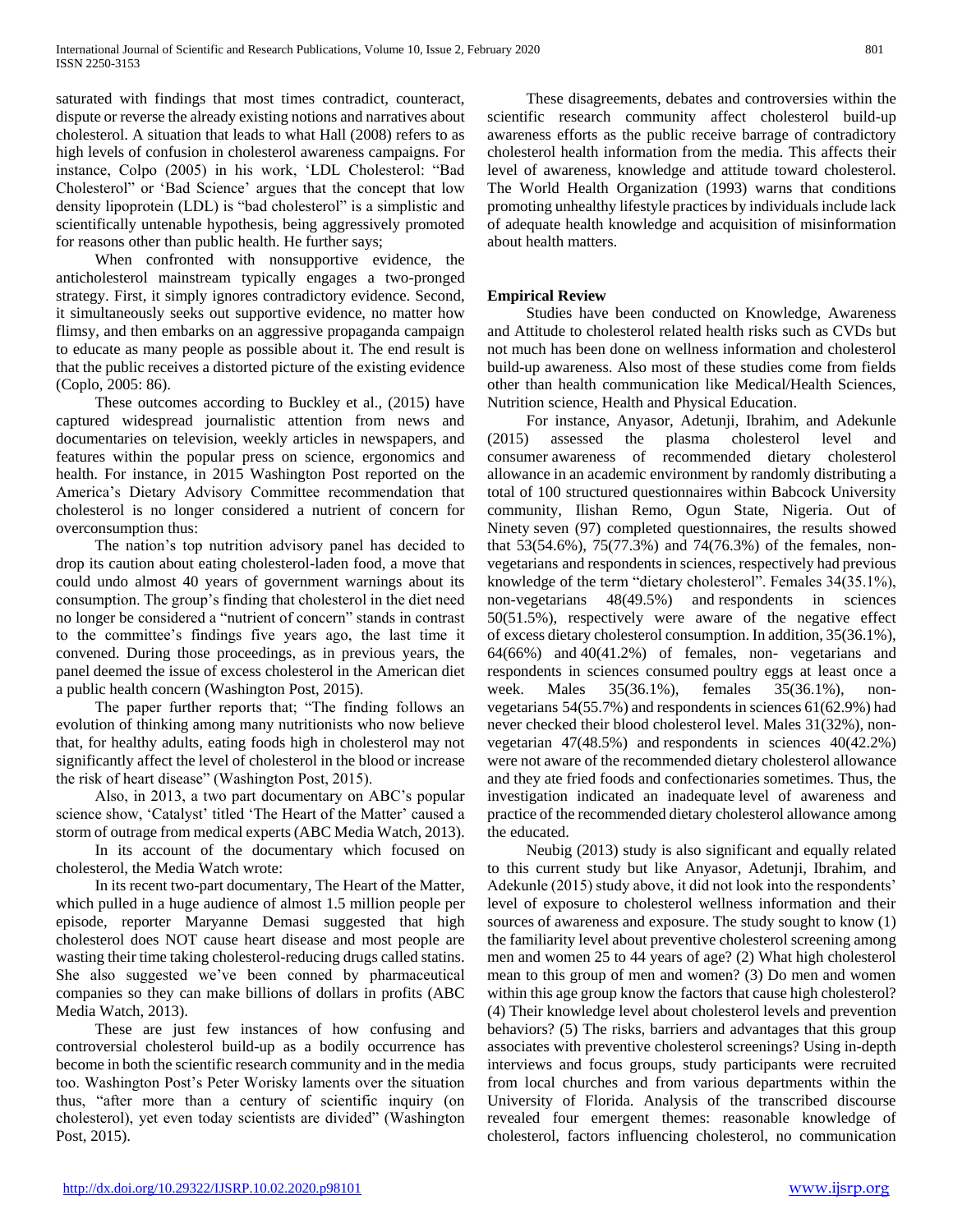with medical providers after cholesterol screening, and screening comfort. While literature indicated that less than 50% of men and women 25 to 44 8 years of age had been screened for LDL cholesterol, all but one participant in the study had been screened. However, there was confusion about when the screenings should be completed, the study concluded.

 To assess the awareness and prevalence of risk factors of coronary heart disease in Sokoto, Nigeria, Awosan, Ibrahim, Sabir and Ejimodu (2013), carried out a comparative cross sectional study among 110 bankers and 110 secondary school teachers selected through multistage sampling technique. Anthropometric measurements, blood pressure measurement, and estimation of fasting blood sugar and cholesterol were done for the participants, together with questionnaire administration. Up to 50% awareness was reported in only 4 of 7 and 1 of 7 CHD risk factors among bankers and teachers. Prevalence of CHD risk factors was high in both groups as follows; hypertension (teachers 33.3%, bankers 22.9%), diabetes mellitus (teachers 9.5%, bankers 8.5%), obesity (teachers 30.5%, bankers 20%), hypercholesterolemia (teachers 37.1%, bankers 41.9%), sedentary lifestyle (teachers 5.7%, bankers 33.3%) and smoking (teachers 4.8%, bankers 7.6%). The study demonstrated poor awareness and high prevalence of CHD risk factors among bankers and teachers in Sokoto. The authors suggested public health education and promotion of healthy lifestyles to reduce this burden. Although Awosan, Ibrahim, Sabir and Ejimodu (2013) study above focused on coronary heart disease of which high cholesterol is only but a risk factor, it is still relevant to this study since it measured the awareness of these risk factors (cholesterol inclusive) among bankers and secondary school teachers.

 A similar study was conducted by Oladapo, Salako, Sadiq, Soyinka, and Falase (2013) in Egbeda local government area of Oyo State, Nigeria. It was a population based cross-sectional survey in which structured questionnaire was used to interview 2000 subjects in order to assess knowledge of various aspects of modifiable CV risk factors. The results of the study showed that the commonest source of medical information was the family/friend/opinion leaders of trusted groups in 1198(59.9%), the media (including radio, public enlightenment programmes, and newspapers) in 492(24.6%), and the doctor/nurse/health worker in 183(9.1%) of the respondents. The survey further indicated that overall knowledge of CVD and its risk factors was poor. About 56% of the respondents could not identify a single risk factor. Of those who were able to, only a few could correctly identify the relationship between CV risk factors and CVD with some misconceptions. They concluded that early detection and preventive practices were significantly lacking due to these gaps in Knowledge and that there is an urgent need to design and implement culturally appropriate public awareness, health educational and health promotional programmes about CV risk factors and CVD for this community which can be adapted for other rural population in the country.

 To ascertain the knowledge and attitude of members of the Nigerian Armed forces to risk factors of cardiovascular disease, Mohammed (2012) carried out a cross-sectional study among 82 members of the Nigerian armed forces between the ages of 30 to 60 years. Each eligible and willing participant was administered a CVD risk factor knowledge and attitude assessment questionnaire. The outcome of the study showed that 75.6% of the respondents were enlightened about CVDs. Smoking was readily identified by 70.6% as a risk factor, 87% identified stress as a risk factor while 41.6% of respondents identified obesity. Sedentary lifestyle and poor dietary intake use were least identified with only 16.6% and 6.4% of respondents respectively identifying them. 93.9% engaged in exercise (mostly running), 52.4% take vegetables and fruits on a regular basis, 34.5% checked their body weights regularly and only 5% of all the respondents visited the hospital or clinic for routine medical check-up. The study indicated that majority of the study participants had an impressive knowledge of CVD risk factors. However, their attitude towards CVD risk factors is poor. 31.7% and 34.2% of the respondents reported their major source of enlightenment was television and television/radio respectively.

 Also, a cross-sectional survey of 206 academic and nonacademic staff of Ladoke Akintola University of Technology, Ogbomoso, Nigeria using the Heart Disease Fact Questionnaire was carried out by Akintunde, Akintunde and Opadijo (2012). The study showed that majority, 101 (49.0%) had poor knowledge while 64 (31.2%) had fair knowledge of heart disease risk factors. There was no significant difference between prevalence of CV risk factors between those with good or fair or low level of knowledge. Most participants did not have a good level of knowledge about risk factors, prevention, treatment and association with diabetes as it relates to heart diseases. They concluded that knowledge of heart disease risk factors is low among University workers in Nigeria. They recommended that effective education on heart disease risk factors and appropriate preventive strategies are indeed important to reduce cardiovascular disease burden in Nigerian University communities.

 Another cholesterol build-up related study was conducted by Obasuyi and Agwubike (2012). They assessed bankers' awareness and knowledge of using physical activities to promote cardiovascular wellness. A total of 139 subjects were selected for the study in Benin-City, Edo state through a simple random sampling technique and administered a pre-tested survey questionnaire. The study indicated that majority of bank workers 123 (88.5%) were aware of the benefits of physical activities in promoting cardiovascular wellness while 16 (11.5%) were not. However, the overall proportions of those with adequate knowledge of the benefits of physical activities in promoting cardiovascular wellness is (15.8%), inadequate knowledge (40.3%) and poor knowledge (43.9%).

 Uchenna, Ambakederemo and Jesuorobo (2012) studied two hundred and thirty-six patients attending a medical outpatient clinic in southern Nigeria through random selection and administered a structured questionnaire on them to assess their knowledge of heart disease and its prevention. They found that one hundred and seventy-eight (75.4%) respondents did not know the symptoms of heart disease while 215(91.1%) had never been told about cardiovascular disease prevention by their doctors. They also discovered that a significant number (82%) had checked their blood pressure in the past 18 months but very few had checked their serum lipid levels (14.4%) and less than 50% of respondents engaged in regular exercise. There was no significant difference between level of education of respondents and awareness of heart disease or education on heart disease prevention and also no significant gender difference in the awareness of heart disease prevention. They concluded that awareness of heart disease and its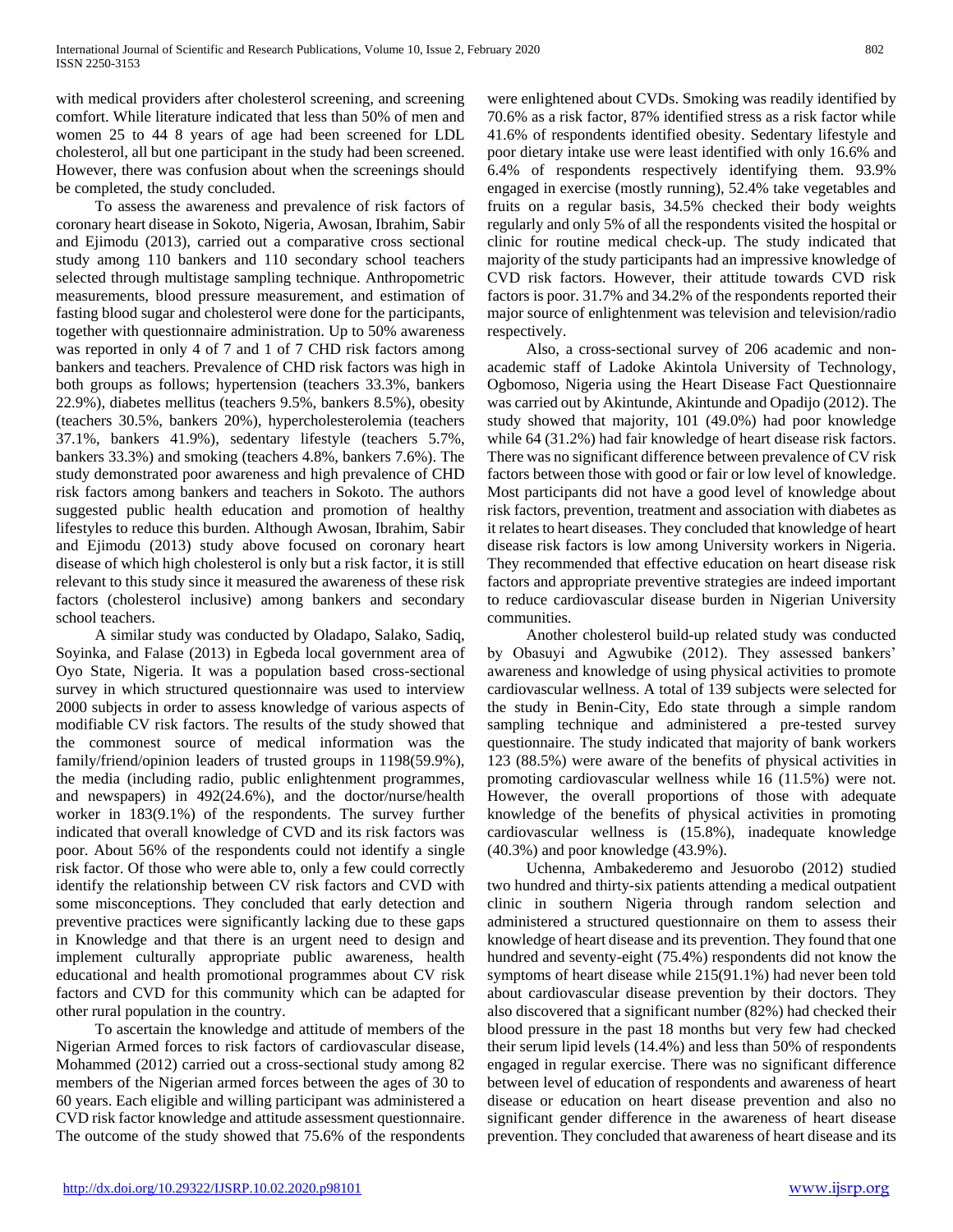prevention among patients is still very poor and they need to be educated on the disease and lifestyle modification so that the resulting adverse consequences are averted.

 Using a cross-sectional, descriptive and correlational survey design, Gautam (2012) sought to primarily determine the overall knowledge and health beliefs about CVD among selected undergraduate university students and find out the risk of developing CVD in this population. Secondarily, the study assessed the relationship between knowledge, health beliefs, and personal risks while the tertiary purpose of the study was to determine the factors that predict the relationship between demographic variables and cardiovascular risk factors among these students. The study found that overall knowledge about cardiovascular disease was low among these university students. Individual health beliefs such as perceived susceptibility, severity, and barriers regarding CVD were low; however perceived benefit about CVD was found high.

 A similar study was carried out by Butterworth (2009). The study assessed knowledge of mosquito-borne disease, as well as perceptions and practices of mosquito prevention in southwest Virginia by administering survey questionnaire. Five demographic and socioeconomic variables (gender, age, income, education level and length of time one has lived in the county) were used as predictor variables. Gender, age, and length of residence time in the county were found to be statistically significant predictors of specific health-related behaviors. Knowledge of mosquito-borne diseases within the area was generally low, with only one individual correctly identifying La Crosse encephalitis as a threat in the region. Higher numbers (6%) were aware of West Nile virus, while 4% reported malaria in the region, demonstrating a disconnect between actual and perceived risk.

## **2.3 Theoretical framework**

 This study was anchored on Theory of Selective Exposure which is a theory of psychology often used in media and communication studies. The theory is credited to Joseph Klapper in 1960 and refers to individuals' tendency to favour information which reinforces their pre-existing views while avoiding [contradictory](https://en.wikipedia.org/wiki/Contradictory) information (Hart et al., 2009). It has its roots from Leon Festinger's cognitive dissonance theory, which asserts that when individuals are confronted with contrasting ideas, certain mental defence mechanisms are activated to produce harmony between new ideas and pre-existing beliefs, which results in cognitive equilibrium (Beauchamp, 2005). The initial notion of selective exposure was that people tend to select specific aspects of exposed information which they incorporate into their mindset based on their perspectives, beliefs, attitudes and decisions (Sullivan, 2009).

 In its earliest perspective, Klapper (1960) suggests that individuals are gravitated towards media messages that bolstered previously held convictions that were set by peer groups, societal influences, and family structures and that the accession of these messages over time did not change when presented with more recent media influence. Klapper (1960) further notes that given the abundance of content within the mass media, audiences were selective to the types of programming that they consumed. He suggests that adults would patronize media that was appropriate for their demographics and children would eschew media that was boring to them.

Selective exposure has however been criticized for positing that individuals will prefer information that favours their positions than those that are contrary to their views based on personal characteristics and psychological factors. Rozin and Rozyman (2001) opine that negative information tends to be more powerful, efficacious, and influential than positive information. The theory has equally been critiqued for largely focusing on individual characteristics and psychological motivations as determinants of selective exposure, little is known about which content and context features of media messages make certain messages chosen more frequently than others, regardless of individual differences (Kim, Forquer, Rusko, Hornik & Cappella, 2016). Also, while early research investigated the role of confirmation-seeking motivation in selective exposure to media messages, recent studies have suggested that an explicit identification of information sources in persuasive messages has a significant impact on attitude change (O'Kefee, 1998).

 In line with this therefore, bankers as media consumers have choices to select medium and media contents or programmes to satisfy their health information needs and even when they choose to expose themselves to particular health information, they may selectively decide on the aspect of the exposed health information they will retain. They are also likely to select wellness information that are in conformity with their already existing ideas, knowledge, beliefs, attitudes or dispositions toward the health issue being highlighted like cholesterol and will avoid information on wellness (like cholesterol) that goes against their personal idiosyncrasies.

## **Research Method**

 This study adopted quantitative approach and a survey research design. Secondary data were gathered from internet sources and conventional books while primary data were generated through a survey questionnaire administered to 500 bankers. The survey method was adopted because of the respondents' nature of work and their work environment as well as its ability to gather a large amount of information from the respondents within a short period of time with relative low cost and few research personnel (Ackroyd & Hughes, 1981).

## **Population**

 The population of the study consists of all the staff of licensed commercial banks operating in South East Nigeria. However, the physical setting of the study was made up of bankers with the 14 licensed Nigeria commercial banks operating in Enugu state, the former capital of the Eastern region and where most of the banks regional offices are located. This purposive decision was based on the fact that the banks' settings, standard and scenario in Enugu are the same with the other four states of the South East (Abia, Anambra, Ebonyi and Imo) as well as across the thirty-six states of Nigeria. The researcher could not get the exact number of bankers in the South-East Nigeria.

## **Sampling Frame**

 The sampling frame consisted of all the 14 licensed commercial banks operating in Enugu state. To delineate the survey population, the commercial banks were stratified into two clusters; one cluster for banks referred to as old generation banks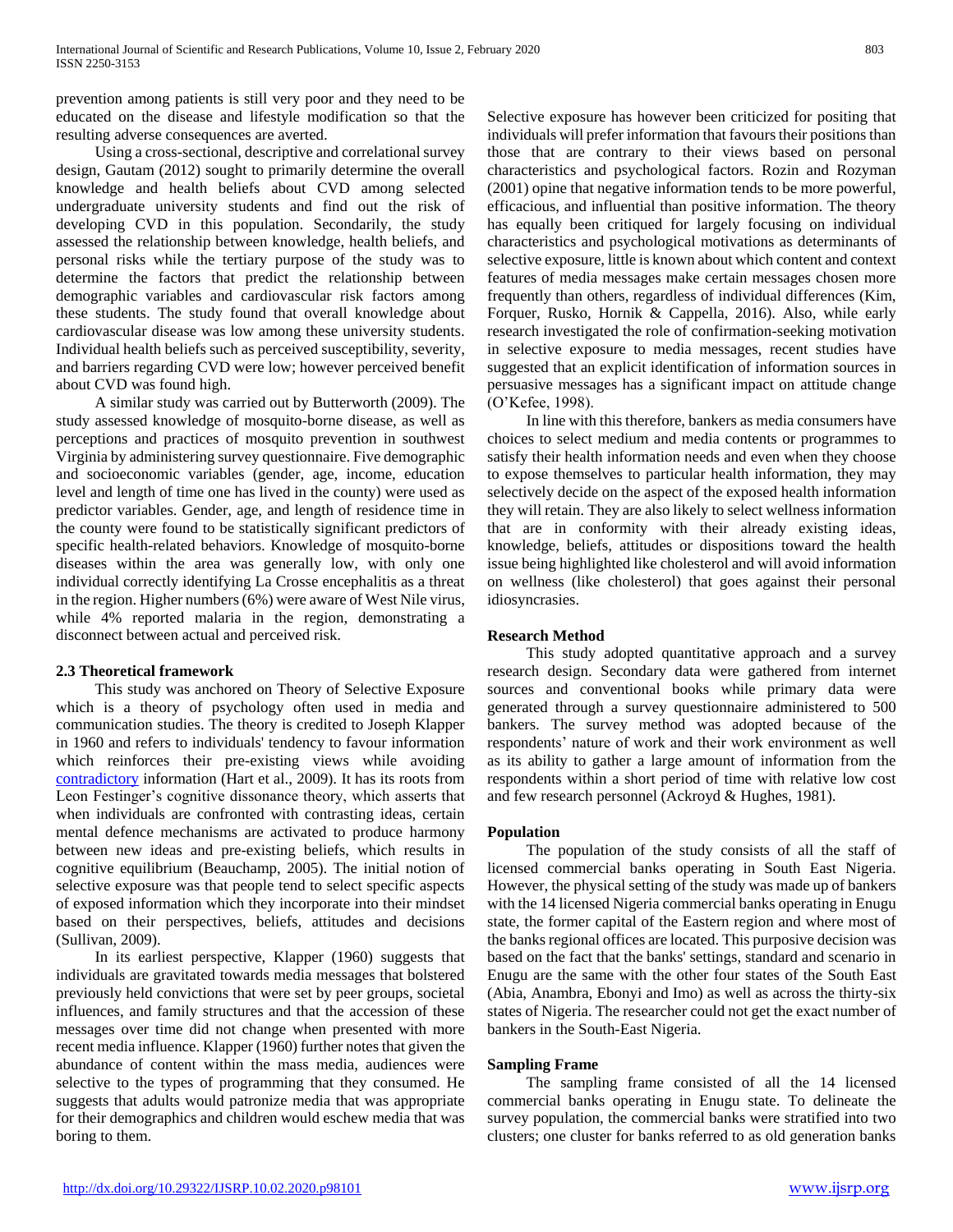and another cluster for those called the new generation banks. From the population, two banks each were purposively selected from the two clusters based on staff strength and number of branches operated in the state. These were Access Bank, Firstbank, United Bank for Africa and Zenith Bank

# **Table 1: Staff Distribution of the Four Selected Banks in Enugu State**

| S/N                         | Bank                   | <b>Number</b> | Оf |
|-----------------------------|------------------------|---------------|----|
|                             |                        | <b>Staff</b>  |    |
|                             | Access Bank            | 213           |    |
| $\mathcal{D}_{\mathcal{L}}$ | <b>First Bank</b>      | 243           |    |
| 3                           | United Bank for Africa | 187           |    |
|                             | <b>Zenith Bank</b>     | 168           |    |
|                             | Total                  | 811           |    |

#### **Source: HR & Admin departments of the four selected banks in Enugu state**

 The sample size was arrived at using the formular for determining sample sizes recommended in Wimmer and Dominick (2011) at 95% confidence level, standard deviation of 5 and error margin of  $+/- 5\%$ , where 95% confidence level = 1.96 Z-Score

Necessary Sample Size =  $(Z\text{-}Score)^2$  X Standard Deviation X (1-Standard Deviation)<sup>2</sup>

Margin of Error

 $(1.96)^2$ X 0.5(0.5)  $(0.05)^2$ 

(3.8416 X .25) 0.0025 0.9604  $0.0025 = 384.16$  $= 384$ 

 Based on this computation, a sample size of 384 could do for this study as the most conservative for a 5% error tolerance, however a sample size of 500 was decided upon as the most conservative for a 5percent tolerance level for this study. This purposive decision was based on Stacks and Hocking (1999) suggestion that the larger the sample, the more representative of the population the sample will be and smaller your error will be. Because the population of bankers in the studied banks differs in sizes, sampling fraction suggested by Ajai and Amuche (2015) was used to proportionally share the sample size among the selected banks:

## Total sample size x Population of each bank Total number of population frame

| <b>Therefore</b><br>For Access Bank bankers = $500 \times 213 = 131.3$<br>811 |                      |
|-------------------------------------------------------------------------------|----------------------|
| $= 131$<br>For Firstbank bankers $=$ 500 x 243<br>811                         | $= 149.8$            |
| For UBA bankers = $500 \times 187$                                            | $= 150$<br>$= 115.2$ |

$$
811 = 115
$$
  
For Zenith Bank banks =  $\frac{500}{168} \times 168 = 103.57$   
= 104

**Table 2: Showing Sample Allocation to each Bank**

| <b>Bank</b>         | <b>Population</b> | <b>Sample Size</b> |
|---------------------|-------------------|--------------------|
| Access Bank Plc     | 213               | 131                |
| Firstbank Plc       | 243               | 150                |
| United Bank for 187 |                   | 115                |
| Africa Plc          |                   |                    |
| Zenith Bank Plc     | 168               | 104                |
| Total               | 811               | 500                |

 Probability sampling technique was used in final selection of the respondents. Moreover, simple random sampling, an arm of the probability sampling technique was used because it afforded every element in the population equal chance of being selected.

#### **Instrument**

811

 A pre-coded 18-items questionnaire containing a mixture of open-ended and multiple choice questions was used as the data collection instrument. These items addressed variables directly related to research questions that were developed for this study.

#### **Method of Data Analysis**

 Descriptive statistics were used in analyzing data that were generated through the survey research method.

#### III. RESULT AND DISCUSSIONS

#### **Respondents**

 A total of 500 copies of the questionnaire were distributed and completed by the respondents, representing a return rate of 100% (37.6% male and 62.4% female). However, among the returned copies of the questionnaire some questions were not answered by the respondents. This could account for variations in the frequencies. Bankers within the age brackets of 26 to 33 constitute the highest number of the respondents at 38% while 54 and above constitute the least at 1.2%. Most of the respondents have a minimum of a diploma and maximum of bachelor's degree as their educational qualifications. Also, greater numbers of the studied population work in the cashier/teller section (48.7%) followed by customer care section (39.7%).

## **Awareness and Exposure to Cholesterol Build-up Wellness Information**

**Table 3: Respondents' Cholesterol Build-up Awareness**

| <b>Responses</b> |                  |     | <b>Percentage</b> |
|------------------|------------------|-----|-------------------|
|                  | <b>Frequency</b> |     |                   |
| Yes              |                  | 369 | 73.8%             |
| No               |                  | 131 | 26.2%             |
| <b>Total</b>     | 500              |     | <b>100</b>        |

**Source: Survey 2019**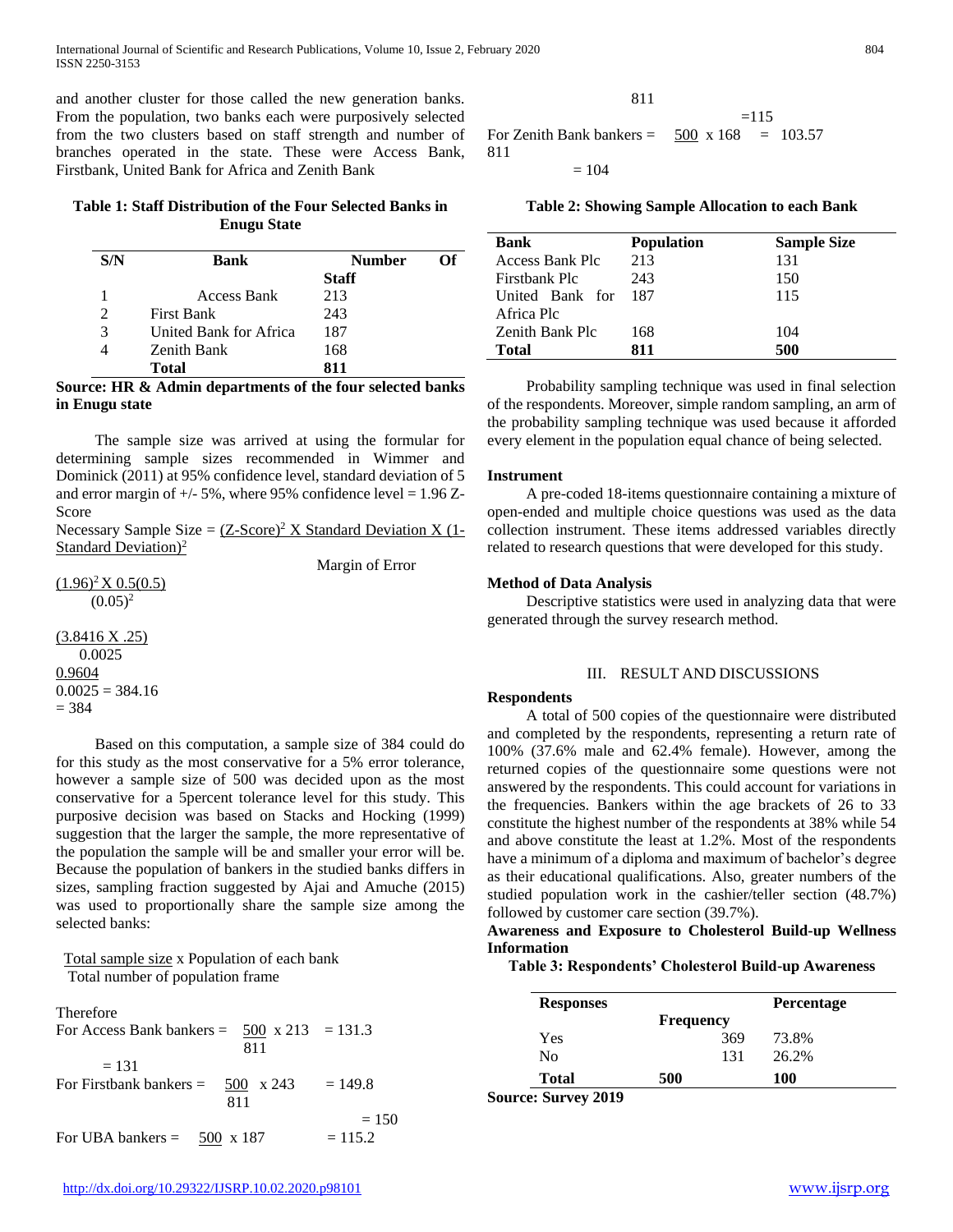The data in Table three above show that 73.8 percent of the respondents have come across cholesterol build-up wellness information, 26.2 percent of them were not aware of cholesterol build-up. The data in the above table indicate that despite the recent proliferation of cholesterol build-up messages especially on social media, some bankers still have not come across cholesterol build-up wellness information.

**Total 500 100**

 Table Four above shows that 73.8 percent of the respondents exposed to cholesterol build-up messages whereas 26.2 percent said, they are not exposed to cholesterol build-up wellness messages; an indication that there is a preponderance of those who have an idea of what cholesterol build-up is all about over those



**Source: Survey 2019**

who do not.

**Fig 1: Respondents' level of Awareness**

 The data in figure one above show that 64.7 percent of the respondents have high awareness of cholesterol build-up, 9.1 percent of them have a very high awareness of cholesterol buildup while 26.2 percent said their cholesterol build-up awareness is low. The data in the above table indicate that the greater percentage (73.8 percent) of the bankers is very much aware of cholesterol build-up.

# **Table 4: Respondents' Exposure to Cholesterol build-up messages**

| <b>Frequency</b>           |  |
|----------------------------|--|
| <b>Yes</b><br>369<br>73.8% |  |



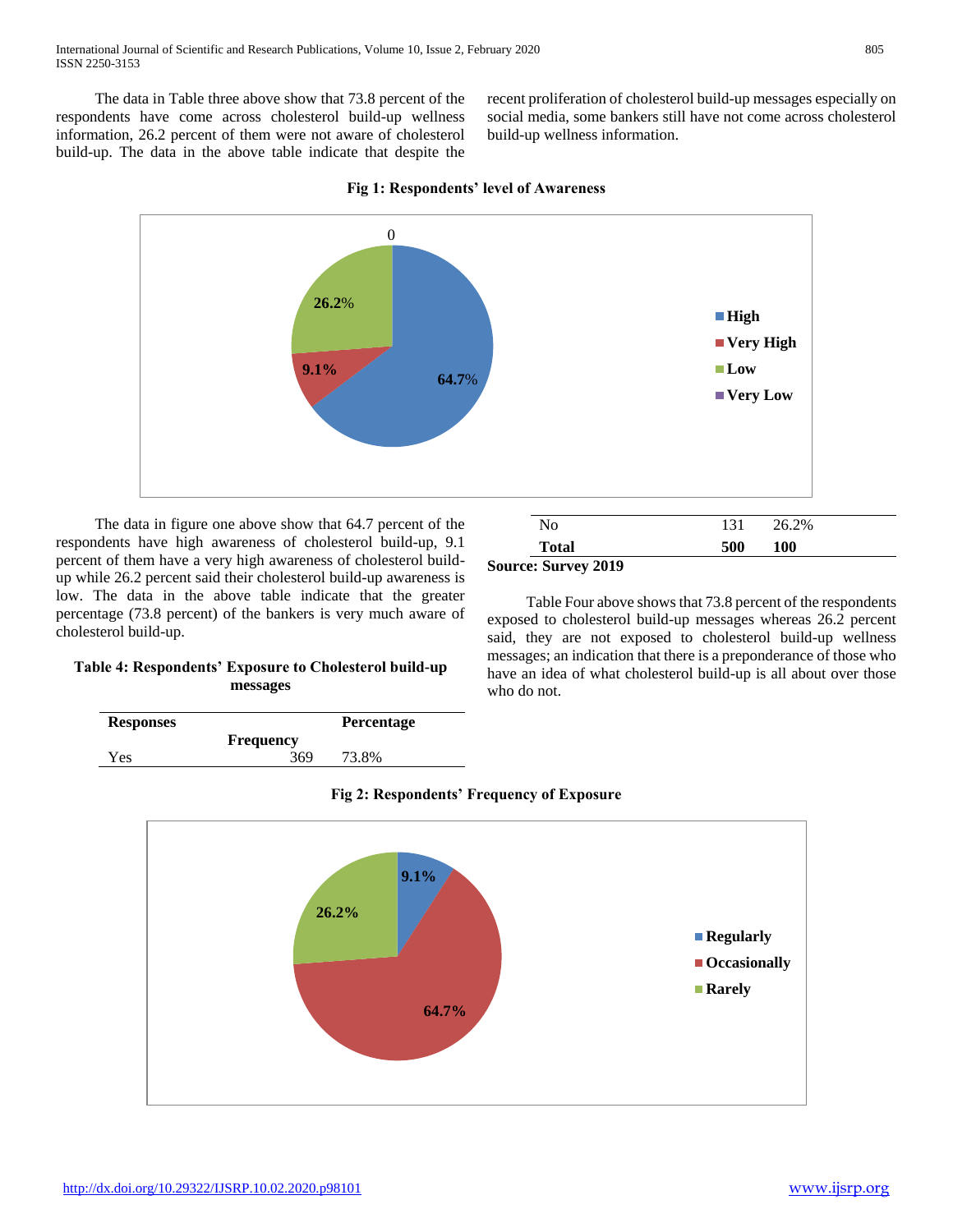Figure two above shows that 9.1 percent read or listen to cholesterol build-up wellness information regularly, 64.7 percent of them occasionally read or listened to cholesterol build-up wellness information whereas 26.2 percent rarely read nor listen to cholesterol build-up information. The data indicate that bankers read and listen to cholesterol build-up wellness information though their readership and listenership of the information is not regular but occasional.

## **Table 5: Respondents' exposure to contrasting cholesterol build-up information**

| <b>Responses</b> | <b>Frequency</b> |      | $\frac{0}{0}$ |
|------------------|------------------|------|---------------|
| Yes              | 239              | 64.8 |               |
| No               | 130              | 35.2 |               |
| <b>Total</b>     | 369              |      | <b>100</b>    |

**Source: Survey 2019**

 Table Five above shows that out of the 369 respondents who are exposed to and are aware of cholesterol build-up wellness information, 64.8 percent have been exposed to contrasting cholesterol build-up information while 35.2 percent have not been exposed to such information. The data indicate that a significant number of the bankers were exposed to contrasting messages about cholesterol build-up wellness.

## **Table Six: Respondents' form of exposure to cholesterol build-up wellness information**

| <b>Responses</b>             | <b>Frequency</b> | $\frac{0}{0}$ |
|------------------------------|------------------|---------------|
| Products' Advertisements     | 37               | 10            |
| Products' labels             | 36               | 9.8           |
| Disease<br>Awareness         |                  |               |
| Advertisement                |                  |               |
| News/Programmes              | 82               | 22.2          |
| Medical Counselling          | 61               | 16.5          |
| Interactions with Family and | 135              | 36.6          |
| Friends                      |                  |               |
| Academic publications        |                  |               |
| 1, 2, 3 above                | 8                | 2.2           |
| 1 2,3, 4 and 5 above         | 9                | 2.4           |
| All of the above             |                  |               |
| Total                        | 369              | 100           |
|                              |                  |               |

## **Source: Survey 2019**

 Table Six above shows that 10 percent of the respondents got their exposure to cholesterol build-up wellness information in the form of products' adverts, 9.8 percent from products' labels, 22.2 percent from news and programmes, 16.5 percent of the respondents had their exposure through medical counselling, 36.6 percent of them from family and friends, whereas 2.2 percent of them got their exposure through products' adverts, products' labels and disease awareness advertisements. The other 2.4 percent got their exposure through products' adverts, products' labels and disease awareness advertisements as well as medical counselling and family and friends. The data illustrate that most of the bankers get their exposure to cholesterol build-up wellness information in the form of interactions with family and friends followed by news/programess and medical counselling. The data also indicate that the respondents did not get exposed to cholesterol build-up wellness information in the form of disease awareness advertisements, academic publications and a combination of all the forms.

# **Table 7: Respondents' source of awareness and exposure to cholesterol information**

| <b>Responses</b>               | <b>Frequency</b> | $\frac{0}{0}$ |
|--------------------------------|------------------|---------------|
| Radio                          |                  |               |
| Television                     | 12               | 3.3           |
| Newspaper                      | 5                | 1.4%          |
| Magazine                       | 7                | 1.9%          |
| <b>Billboard</b>               |                  |               |
| Internet/social media          | 154              | 41.7%         |
| Interpersonal communication    | 45               | 12.2          |
| Radio and Television           | 13               | 3.5%          |
| Radio, TV, Newspaper<br>& -    |                  |               |
| Magazine                       |                  |               |
| Radio, TV, Newspaper,          |                  |               |
| Magazine & billboard           |                  |               |
| Radio, TV, Newspaper, 133      |                  | 36            |
| Magazine, billboard & internet |                  |               |
| All of the above               |                  |               |
| Total                          | 369              | 100           |

# **Source: Survey 2019**

 Table Seven above shows that 3.3 percent of the respondents' source of exposure and awareness about cholesterol build-up wellness information is television, 1.4 percent from newspapers, 1.9 percent from magazines, 41.7 percent from the internet and social media, 12.2 percent from interpersonal communication, 3.5 percent from radio and television whereas 36 percent say they get exposure to cholesterol build-up wellness information from radio, television, newspaper, magazine, billboard and the internet. The data indicate that internet alone dominates respondents' source of awareness and exposure to cholesterol build-up wellness information, followed by a combination of radio, television, newspaper, magazine, billboard and internet.

## **Respondents' Knowledge of Cholesterol Build-up**

 This section presents data on the knowledge of cholesterol build-up by the bankers with a view to finding out respondents' nature and extent of knowledge about cholesterol build-up.

## **Table Eight: Respondents' knowledge about causes of cholesterol build-up**

| <b>Responses</b> |                     |    | <b>Frequency</b> | $\frac{0}{0}$ |      |
|------------------|---------------------|----|------------------|---------------|------|
| Diets            | High                | in | 155              |               | 42   |
| Saturated fats   |                     |    |                  |               |      |
| Hereditary       |                     |    | 26               |               |      |
|                  | Sedentary lifestyle |    | 104              |               | 28.2 |
| Alcohol          |                     |    | 41               |               | 11.1 |
| Smoking          |                     |    |                  |               |      |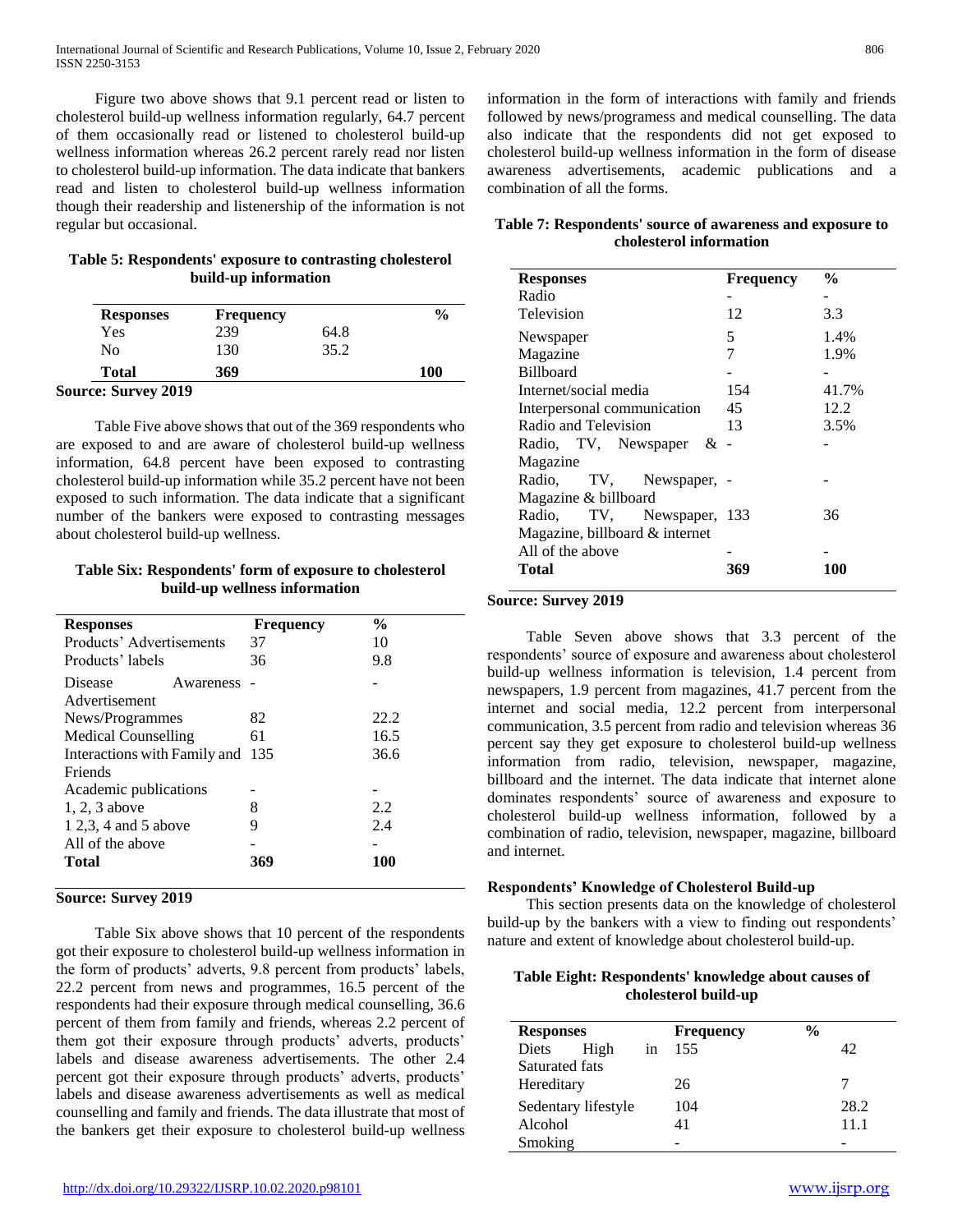| $\cdots$              | $\sim$                   |                          |     |                            |                          |                          |
|-----------------------|--------------------------|--------------------------|-----|----------------------------|--------------------------|--------------------------|
| Total                 | 369                      |                          | 100 |                            |                          |                          |
| Don't know            | $\overline{\phantom{a}}$ |                          |     | <b>Source: Survey 2019</b> |                          |                          |
| All of the above      | $\overline{\phantom{a}}$ | $\overline{\phantom{a}}$ |     | <b>Total</b>               | 369                      | 100                      |
| $1, 2, 3$ and 4 above |                          |                          |     | Don't know                 | $\overline{\phantom{a}}$ | $\overline{\phantom{0}}$ |
| 1, 2 and 3 above      |                          |                          | 10  | $1,2,3\&4$ above           | 140                      | 38%                      |
|                       |                          |                          |     |                            |                          |                          |

**Source: Field Survey 2019**

 The data in Table Eight above show that 42 percent of the respondents identified diets high in saturated fats as the only cause of cholesterol build-up, 7 percent attributed the cause to hereditary, 28.2 percent sedentary lifestyle, alcohol 11.1 percent while 10 percent and 1.7 percent attributed cholesterol build-up to a combination fats, hereditary and sedentary lifestyle, and fats, hereditary, sedentary lifestyle and alcohol respectively. The data indicate that the respondents have poor knowledge about the causes of cholesterol build-up as majority of the bankers could identify only a single cause of the condition; fats and sedentary lifestyle. Very few of them (7%) could identify hereditary as one of the causes of cholesterol build-up while only 10.2% could identify all the causes of cholesterol build-up (foods high in saturated fats, sedentary lifestyle and hereditary)

**Table Nine: Respondents' knowledge of source of cholesterol in the body**

| Responses    | <b>Frequency</b> | $\frac{0}{0}$ |
|--------------|------------------|---------------|
| Liver        | 121              | 24.2          |
| Lungs        |                  |               |
| Kidney       |                  |               |
| Foods        | 122              | 24.4          |
| Oils         | 194              | 38.8          |
| Alcohol      | 63               | 12.6          |
| Don't know   |                  |               |
| <b>Total</b> | 369              | <b>100</b>    |

**Source: Survey 2019**

 Table Nine above shows that 24 percent of the respondents identified liver as the major source of body cholesterol, another 24 percent said food is the major source of body cholesterol, 39 percent said most cholesterol in the body come from oils while 13 percent selected alcohol as the major source of body cholesterol. The data indicate poor knowledge of sources of body cholesterol since only 24 percent of the respondents could identify liver as the major sources of body cholesterol as against 76 percent (39 percent, 24 percent and 13 percent who think that most cholesterol in the body comes from oils, foods and alcohol respectively).

**Table Ten: Respondents' knowledge of sources of dietary cholesterol**

| <b>Responses</b> | <b>Frequency</b> | $\frac{6}{9}$ |  |
|------------------|------------------|---------------|--|
| Meat             | 47               | 12.7%         |  |
| Oil              | 95               | 25.8%         |  |
| Egg              | 64               | 17.3%         |  |
| Milk             | 23               | 6.2%          |  |
| <b>Fruits</b>    |                  |               |  |
| Vegetables       |                  |               |  |
| Sugar            |                  |               |  |
| 1,2&3 above      |                  |               |  |

 Table Ten above shows that 12.7 percent of the respondents identified meat alone as the source of dietary cholesterol, 25.8 percent identified only oil, 17.4 percent, egg only, 6.3 percent milk alone while 38 percent selected the combination of meat, oil, egg and milk as the sources of dietary cholesterol. None of the bankers selected the other options of fruits, vegetables or sugar which shows that they have a fair knowledge of the sources of dietary cholesterol. The data imply that over 60 percent of the bankers could identify at least one source of dietary cholesterol while only 37.9 percent could identify all the sources of dietary cholesterol.

## **Table Eleven: Responses on respondents' knowledge of the effects of cholesterol build-up**

| <b>Responses</b>    | <b>Frequency</b> | $\frac{6}{9}$ |
|---------------------|------------------|---------------|
| Heart attack        | 82               | 22.2%         |
| Heart diseases      | 55               | 14.9%         |
| <b>Stroke</b>       | 92               | 24.9%         |
| <b>Diabetes</b>     |                  |               |
| High blood pressure |                  |               |
| Low blood pressure  |                  |               |
| 1 and 2 above       |                  |               |
| 1, 2, 3 above       | 140              | 38%           |
| 1, 2, 3 $&$ 4 above |                  |               |
| all of the above    |                  |               |
| Don't know          |                  |               |
| <b>Total</b>        | 369              | 100           |

**Source: Survey 2019**

 Table Eleven above shows that 22.2 percent of the respondents said that cholesterol build-up causes heart attack, 14.9 percent said it causes heart diseases, 24.9 percent identified stroke only as the health condition caused by cholesterol build-up whereas 38 percent said cholesterol build-up causes heart attack, heart diseases and stroke as well. The data suggest that the majority of the respondents (62%) can identify at least one of the effects of cholesterol build-up on health while only 38 percent of them could identify all the three effects of cholesterol build-up on health.

## **Table Twelve: Respondents' knowledge about cholesterol build-up control**

| <b>Responses</b>        | Frequency | $\frac{0}{0}$ |
|-------------------------|-----------|---------------|
| Exercise                | 51        | 13.8%         |
| <b>Healthy Diets</b>    | 48        | 13%           |
| Cholesterol screening   | 26        | 7%            |
| Cholesterol lowering 77 |           | 20.9%         |
| drugs                   |           |               |
| Blood transfusion       |           |               |
| 1, $2 \& 3$ above       | 11        | 3%            |
| 1, 2, 3 $&$ 4 above     | 156       | 42.3          |
| 1, 2, 3, 4 $& 5$ above  |           |               |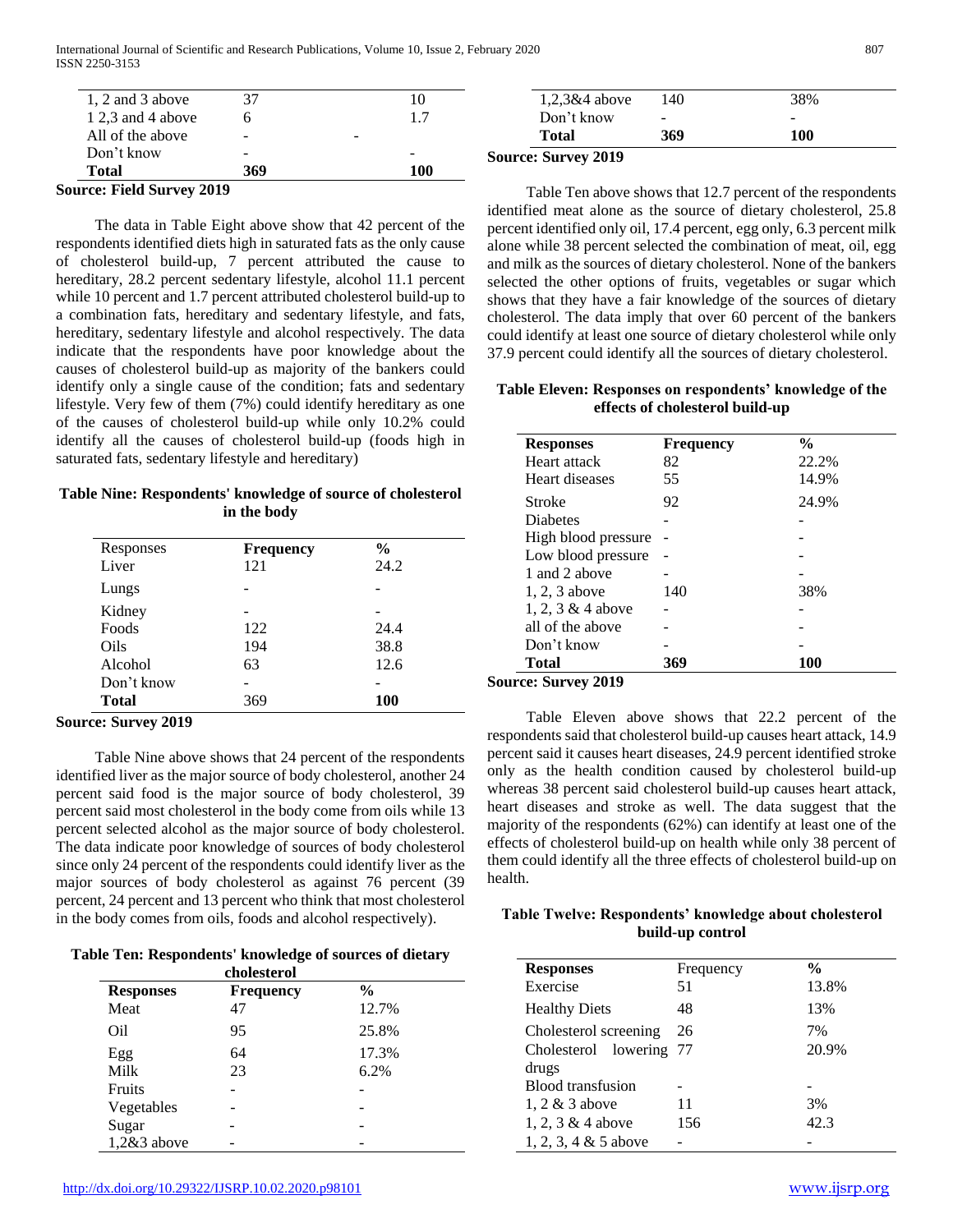| <b>Source: Survey 2019</b> |     |     |  |
|----------------------------|-----|-----|--|
| Total                      | 369 | 100 |  |
| Don't know                 | -   | -   |  |
| All of the above           | -   | -   |  |

 Table Twelve above shows that 13.8 percent of the respondents said cholesterol build-up can be controlled through exercise only, 13 percent said it can be controlled by eating healthy diets, 7 percent said cholesterol screening only, 20.9 percent of the respondents said only the use cholesterol lowering drugs can control cholesterol build-up, 3 percent said exercise, healthy diets and cholesterol screening are ways to control cholesterol build-up whereas 42.3 percent said exercise, healthy diets, cholesterol screening and cholesterol lowering drugs can control the build-up of cholesterol in the body. The data above indicate that although, majority of the bankers do not know all the recommended ways of controlling cholesterol build-up in the body, yet they can identify at least one of the ways. The data also indicate that greater percentages of the respondents (42.3%) are knowledgeable about ways of controlling cholesterol build-up.

## **Table Thirteen: Respondents' knowledge of cholesterol build-up controversies**

| <b>Responses</b>    | <b>Frequency</b> | $\frac{0}{0}$ |
|---------------------|------------------|---------------|
| The causes          | 77               | 20.9%         |
| The effects         | 71               | 19.2%         |
| The sources         | 48               | 13%           |
| cholesterol Control |                  |               |
| Causes and Effects  | 66               | 17.9%         |
| $1,2 \& 3$ above    | 18               | 4.9%          |
| All of the above    |                  |               |
| Don't know          | 89               | 24.1%         |
| Total               | 369              | 100           |

**Source: Survey 2019**

 Table Thirteen above shows that 20.9 percent of the bankers said that the controversies surrounding cholesterol build-up is all about the causes, 19.2 percent said the effects of cholesterol buildup is the subject of the controversies, 13 percent said it is the sources that is generating the controversies, 17.9 percent said, both the causes and effects are still subject of controversies, 4.9 percent thinks that the causes, effects and sources are all subjects of controversies whereas 24.1 percent said they do not know which of the options is responsible for the cholesterol controversies. The data above are an indication that bankers are not very knowledgeable about cholesterol controversies despite that majority of them (64.8%) admitted in table six above, that they are exposed to contrasting cholesterol wellness information.

# IV. DISCUSSION OF FINDINGS

 The data analyzed in this study were obtained from 500 bankers spread across branches of four commercial banks in Enugu state namely, Access bank, Firstbank, United Bank for Africa and Zenith bank. As stated earlier in Chapter One of this

study, the main objective of this work was to ascertain the level of exposure and awareness, knowledge and source of cholesterol build-up information among sedentary workers in South East Nigeria. The discussion of Cholesterol Build-up Awareness and Knowledge in the study was based on Theory of Selective Exposure. This theory provided the basis for the discourses in this study. The selective exposure theory examines the respondents' media choice and extent of exposure to wellness information concerning cholesterol build-up.

 From the data gathered, 73.8% of the respondents are very much aware of cholesterol build-up as they have at least once in a while read and listened to such information. The data also show that most of their exposure and awareness of cholesterol build-up wellness information come from the internet/social media (41.7%) and in form of interactions with family and friend (36.6%). This finding contradicts Anyasor, Adetunji, Ibrahim, and Adekunle (2015) study which indicated an inadequate level of awareness of the recommended dietary cholesterol allowance among the educated. The finding also disagrees with Uchenna, Ambakederemo and Jesuorobo (2012) study that found very poor awareness of heart disease prevention.

 Also, only 10% and 24.2% of the respondents could correctly identify all the three major causes of cholesterol buildup and liver as the major source of cholesterol in the body, respectively, while only 17.9% of the bankers know the reason for cholesterol build-up controversies. However, the respondents demonstrated average knowledge about effects of cholesterol build-up and cholesterol build-up control as 38% of the bankers could identify all the effects of cholesterol build-up and sources of dietary cholesterol while 42.3% of them know all the ways cholesterol build-up can be controlled in the body. This finding corroborates Gautam (2012) study that found overall knowledge about cardiovascular disease among university students to be low and Obasuyi and Agwubike (2012) study which also found inadequate/poor knowledge of CVD among bankers. The study equally agrees with Akintunde, Akintunde and Opadijo (2012) study that found poor knowledge of CVD among university workers.

## V. CONCLUSION

 This study revealed high level of exposure and awareness of cholesterol build-up wellness information, average knowledge of some aspects of cholesterol build-up wellness, especially the effects of cholesterol build-up, cholesterol build-up control and sources of dietary cholesterol and poor knowledge of causes and sources of cholesterol. It can be inferred from this study that awareness and exposure to cholesterol build-up wellness information has not provided the bankers with adequate knowledge. By implication the theory of Selective Exposure used in this work is upheld. The assumption in this theory was that media consumers have choices to select medium and media contents or programmes to satisfy their health information needs and even when they choose to expose themselves to particular health information, they may selectively decide on the aspect of the exposed health information they will retain, In line with their already existing ideas, knowledge, beliefs, attitudes or dispositions toward the issue. The findings in this study are consistent with this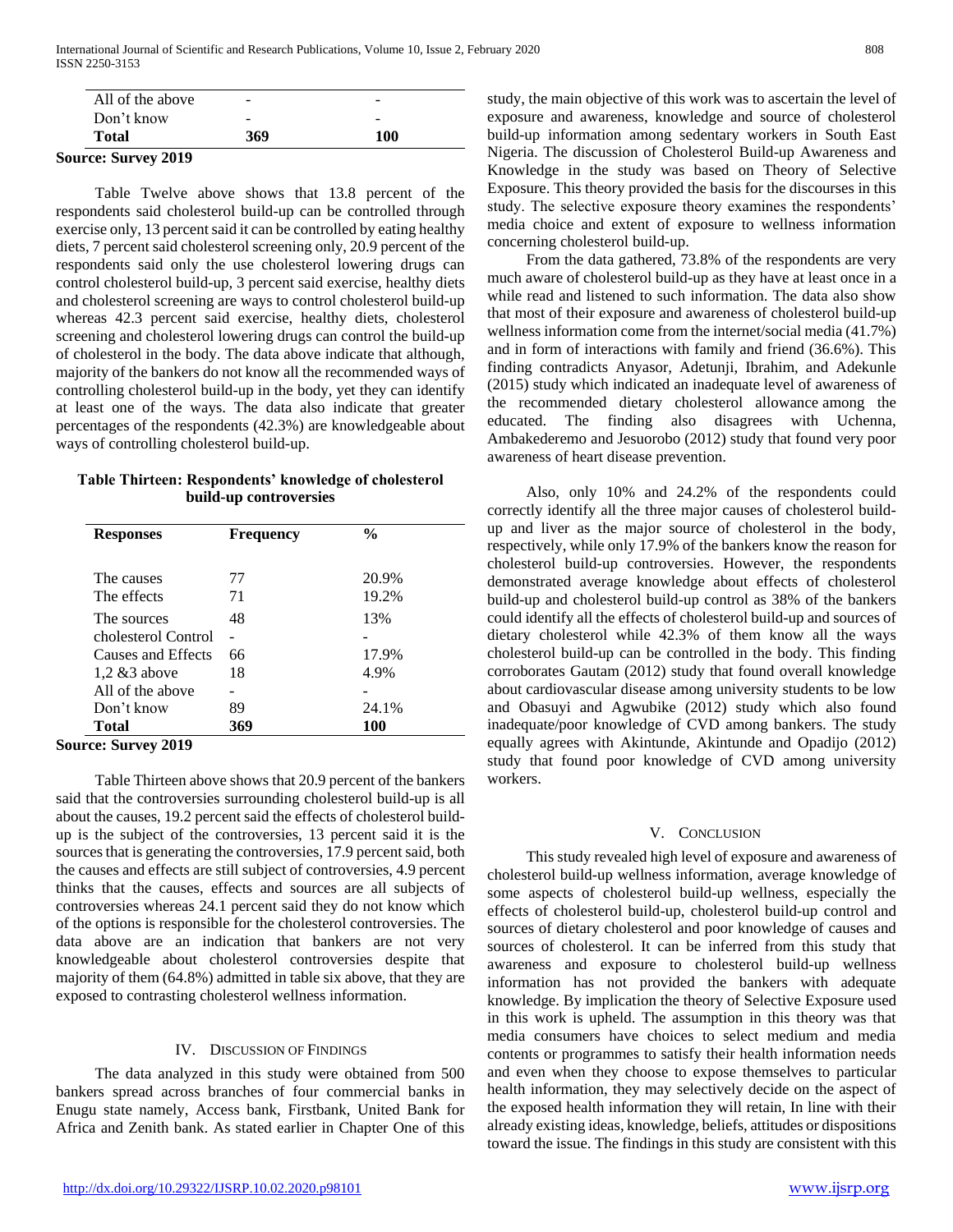theory since the respondents demonstrated better knowledge and understanding of some aspects of cholesterol build-up wellness (effects of cholesterol build-up, cholesterol build-up control and sources of dietary cholesterol ) over the others ( causes of cholesterol build-up, sources of body cholesterol and cholesterol controversies).

## VI. RECOMMENDATIONS

 Based on the findings of this study and conclusion drawn, the following recommendations were made to address the issue of inadequate cholesterol build-up knowledge among sedentary workers in South East Nigeria:

- i. There is need for more awareness and enlightenment campaigns specifically on cholesterol build-up wellness. This will lead to acquisition of more cholesterol information that will improve knowledge concerning cholesterol.
- ii. Banks and other organisations with predominantly sedentary workforce should from time to time invite experts to educate their personnel on cholesterol build-up wellness to enhance their knowledge and to encourage healthy lifestyles, healthy diets and physical activities.
- iii. Mass media should engage more in reportage and discussions on cholesterol research, findings and debates to present the public with up-to date authentic cholesterol build-up news and information.
- iv. Mass media should ensure that cholesterol build-up news and wellness information targeting sedentary workers are also available online since sedentary workers rely more on internet/social media for their exposure and awareness.

#### **REFERENCES**

- [1] Ackroyd, S., & Hughes, J. (1981). Data collection in context. New York, USA: Longman
- [2] Ajai, J.T. & Amuche, C.I (2015). Educational research methods and statistics. Abuja: Academic House Publishers Nigeria Ltd.
- [3] Akintunde, A., Akintunde, T., & Opadijo, O. (2012). Knowledge of heart disease risk factors among workers in a Nigerian University: A call for concern. Nigerian Medical Journal Vol. 56
- [4] Advanced Cardiovascular Life Support (ACLS). (2019). Cholesterol Build up. Educational Articles. Retrieved from https://www.acls.net/cholesterolbuild-up.htm June23, 2017
- American Broadcasting Corporation. ( November, 2013). Catalyst Challenges the mainstream. Retrieved from from  $\blacksquare$ https://www.abc.net.au/mediawatch/episodes/catalyst-challenges-themainstream/9980708. July 15, 2017
- [6] American Heart Association (2018). Check, Change, Control Cholesterol: My Cholesterol Guide. Retrieved from https://www.heart.org/-<br>/media/files/health- topics/cholesterol/cccc\_my-cholesteroltopics/cholesterol/cccc\_my-cholesterolguide.pdf June 26, 2019
- [7] American Heart Association (2011). Why Cholesterol Matters. Retrieved from

http://www.heart.org/HEARTORG/Conditions/Cholesterol/WhyChole sterolMatters/Why -Cholesterol-Matters\_UCM\_001212\_Article.jsp#.TwqC4G9SQYk May 15, 2017

- [8] Anyasor, G.N., Adetunji, J.A., Ibrahim, H.O & Adekunle, A. (2015). Knowledge of recommended dietary cholesterol allowance in an academic community, African Journal of Food, Agriculture, Nutrition and Development,  $15(1)$  Retrieved from https://www.ajol.info/index.php/ajfand/article/view/113411. May 15, 2017
	- [9] ANZTPA, (2005). Australia New Zealand Therapeutic Products Draft Advertising Code. Retrieved from from http://www.anztpa.org/advert/advmodel.htm June 2, 2017
	- [10] Beauchamp, M. (2005). See me, hear me, touch me: A multisensory integration to lateral occipital temporal cortex. Current Opinion in Neurobiology 15(2):145-53
	- [11] Biesta G., & Osberg, D. (2007). Beyond representation: a case for updating the epistemology of schooling. Interchange, 38:15–9.
	- [12] Buckley, J.P., Hedge, A., Yates, T., Copeland, R.J., Loosemore, M., Hammer, M.,…Dunstan, D.W. (2015). The sedentary office: an expert statement on the growing case for change towards better health and productivity. Br J Sports Med 49(21) doi: 10.1136/bjsports-2015-094618
	- [13] Butterworth, M (2012) Knowledge, Perceptions, and Practices: Mosquitoborne Disease Transmission in Southwest Virginia. Unpublished Master's Thesis submitted to the faculty of the Virginia Polytechnic Institute and State University
	- [14] Colpo, A. (2005). LDL Cholesterol: Bad. Cholesterol or Bad Science? Journal of American Physicians and Surgeons Volume 10 Number 3
	- [15] Conolly, M. (2016)."Improving Workplace Wellness at Kaiser Permanente". Unpublished Master's Thesis, University of San Francisco. Retrieved from http://repository.usfca.edu/capstone January 10, 2017
	- [16] Gabriano, J. (2011). Cholesterol Controversy: Past Present and Future, Scientific America. Retrieved from http://www.scientificamerica.com/guesblog/cholesterolcontroversy/pastpres entandfuture
	- [17] Gautam, Y. (2012). A study of assessing knowledge and health beliefs about cardiovascular disease among selected undergraduate university students using Health Belief Model. Unpublished PhD Dissertation submitted to Health Education in the Graduate School, Southern Illinois University, Carbondale.
	- [18] Hall, D.V., & Jones, S.C. (2007). Branding of prescription medicines to Australian consumers. Australasian Marketing Journal 15(2): 97–107.
	- [19] Hall, D.V. (2008). High levels of confusion for cholesterol awareness campaigns. Medical Journal of Australia 189(6): 326–328.
	- [20] Hart, W., Albarracín, D., Eagly, A., Brechan, I., Lindberg, M., Merrill, L. (2009). "Feeling validated versus being correct: A meta-analysis of selective exposure to information.". Psychological Bulletin 135 (4): 555–588.PMC 4797953 PMID 19586162. doi:10.1037/a0015701
	- [21] Hendriksen, I.J., Bernaards, C.M., Commissaris, D.A., Proper, K.I., VanMechelen, W., Hildebrandt, V.H. (2013). Position statement. Langdurig zitten: een nieuwe bedreiging voor onze gezondheid (prolonged sitting: a new threat for our health). TSG. 91: 22–25.
	- [22] Klapper, J. T. (1960). The effects of mass communication. New York, NY, US: Free Press
	- [23] Kim, H., Forquer, H., Rusko, J., Hornik, R., & Cappella, J. (2016). Selective exposure to health information: The role of headline features in the choice of health newsletter articles. Media Psychology.Retrieved from https://www.asc.upenn.edu/newsevents/publications/selective-exposure-health-information-roleheadline-features-choice- health July 15, 2017
	- [24] Knobloch-Westerwick, S. (2015). Choice and preference in media use: Advances in selective exposure theory and research. New York, Routledge.
	- [25] Li, Y. D. (2008). Knowledge and awareness of risk factors for cardiovascular disease in the Ga- Rankuwa community. Health SA Gesonheid University of Johannesburg, South Africa.
	- [26] Mintzes B. (2006). Disease mongering in drug promotion: do governments have a regulatory role? Public Library of Science: Medicine 4(3): 1–5. DOI: 10.1371/journal.pmed.0030198.
	- [27] Neubig, J. (2013). Analysis of Factors that Influence Men And Women 25 to 44 Years of Age to Seek Preventive Cholesterol Exams:<br>
	Establishing Effective Communication Campaigns. Unpublished Establishing Effective Communication Campaigns. Masters Degree Thesis, University of Florida